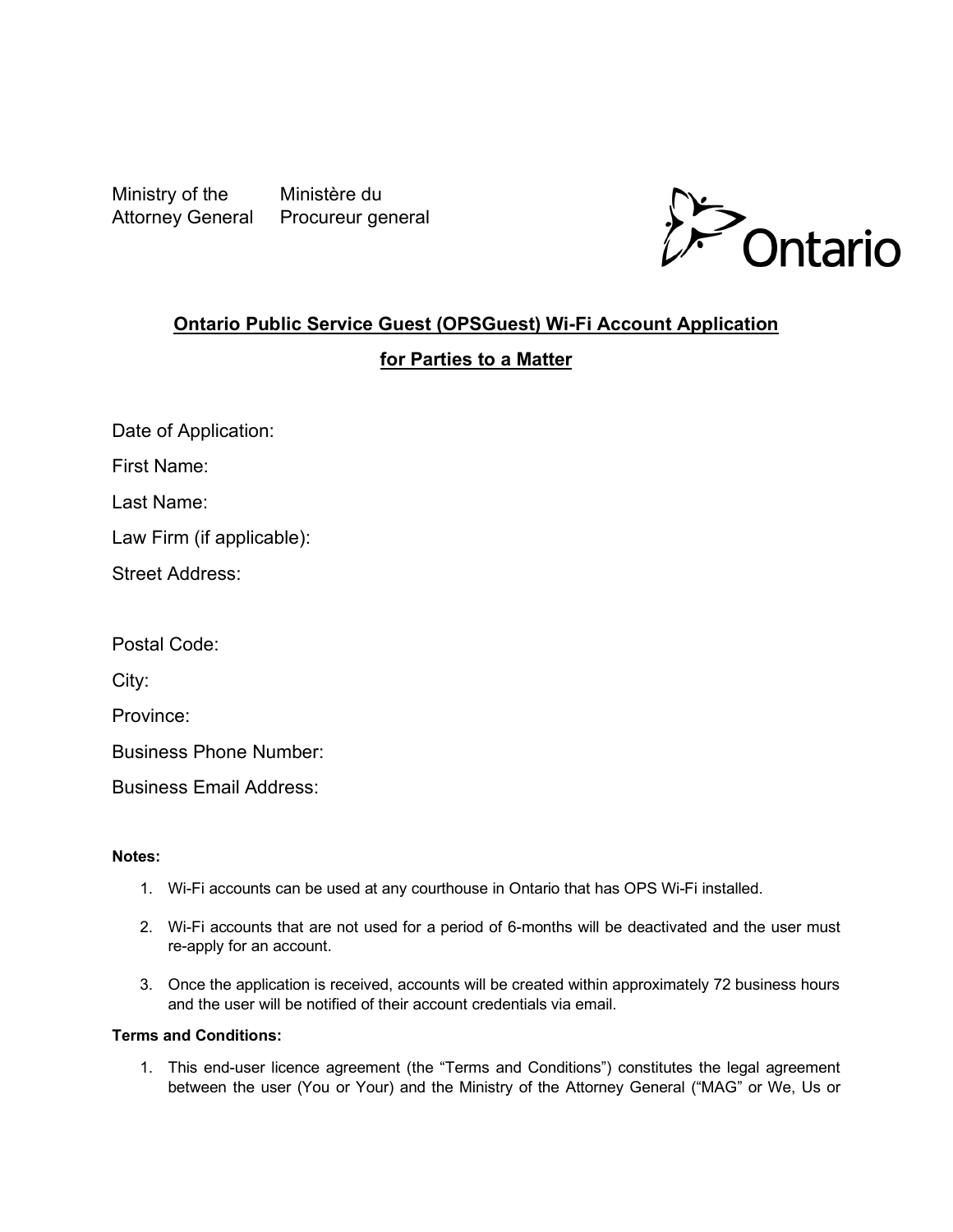Our) relating to the provision by Us to You of a wireless Internet access service (the "Service") to be used by You where the Service is available.

- 2. **Disclaimer.** You acknowledge and agree that the Service is provided on an AS IS and AS AVAILABLE basis without warranties of any kind (including but not limited to warranties, conditions, representations, indemnities and guarantees with respect to the operation, capacity, speed, functionality, qualifications, capabilities or security of the Service). You acknowledge that wireless networks are inherently unsecure and that: (i) the Service may not be uninterrupted or error-free; (ii) viruses or other harmful applications may be available through the Service; (iii) unauthorized third parties may access Your computer or files or otherwise monitor Your connection. By connecting to the Service You are doing so at Your own risk. The MAG disclaims all responsibility and liability for any and all claims arising in connection with the Service, including for the availability, timeliness, security or reliability of the Service. Under no circumstance will the MAG and its servants, agents, contractors, and employees be liable for direct, indirect, general, special, or consequential damages arising out of the use of, or inability to use, the Service, including but not limited to damages for personal injury, lost profits, lost savings, lost opportunity or any other incidental damages.
- 3. **Best Practices.** You acknowledge and agree to adopt best practices for using wireless networks when using the Service and to take several security precautions, including but not limited to: (i) a system firewall on any computer, tablet, mobile telephone, smart phone or other electronic device (Device) which You use to access the Service; (ii) antivirus, anti-malware, and anti-spam software; (iii) taking measures to ensure files and folders are encrypted and secure; (iv) the most recent operating system security patches are installed on the Device. This list is not exhaustive and You should consult a computer security expert for Your specific needs. There is no guarantee that, even after following these practices, a system is safe from intrusion. Any information resident on the Device may be at risk over a wireless network regardless of whether the user has a file open at the time.
- 4. **Privacy.** If You provide any personal information to us in connection with the Service, we will handle it according to the Government of Ontario's Privacy Statement which you may find by visiting www.ontario.ca/page/privacy-statement, unless stated otherwise. By supplying Your email address You are agreeing to allow us to contact You for purposes in connection with Our delivery of the Service to You.
- 5. **Indemnity.** You agree to indemnify and hold harmless the MAG and its servants, agents, contractors, and employees against any and all losses, claims, damages, actions, causes of action, costs and expenses that any person may sustain, incur, suffer, or be put to by reason of an act or omission arising out of or related to Your use of the Service, any materials downloaded or uploaded through the Service, any actions taken by You in connection with Your use of the Service, any violation of any third party's rights or any violation of law or regulation, or any breach of this agreement.
- 6. **Lawful and Permissible Conduct.** You agree that You will not use the Service for any commercial, unlawful, immoral or malicious purpose, including but not limited to: (I); using the Service for activities that harass or invade another's privacy; (ii) engaging in any activity that infringes or misappropriates the intellectual property rights of others, including patents, copyrights, trademarks, service marks, trade secrets, or any other proprietary right of any third party; (iii) accessing illegally or without authorization computers, accounts, equipment or networks or attempting to penetrate security measures; (iv) transmitting, storing, publishing or uploading any electronic material which is likely to cause damage or limit the functionality of any telecommunications equipment, computer software or hardware; (v) introducing any code, virus